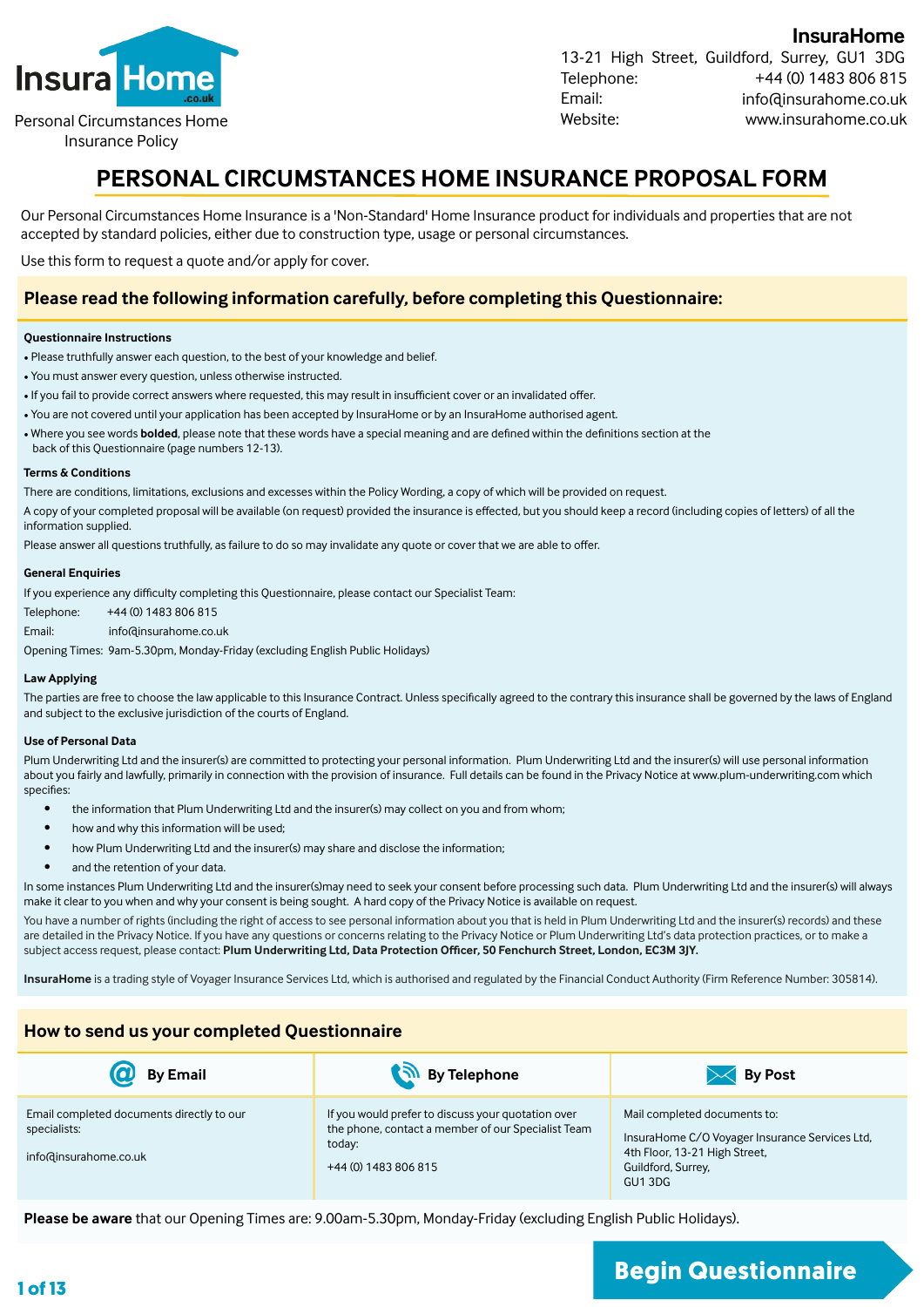## **1. Declaration Statements**

Please read the following statements carefully and answer truthfully, as failure to do so will result in an invalid quote, if one is supplied.

| <b>Declaration Statements</b> please tick one box only per line                                                                                                                      | <b>AGREE</b> | <b>DISAGREE</b> |
|--------------------------------------------------------------------------------------------------------------------------------------------------------------------------------------|--------------|-----------------|
| You or any other persons living with you have never been convicted of, or charged with, any offence (other<br>than motoring offences or spent convictions)                           |              |                 |
| You or any other persons living with you have never been made bankrupt or entered into a bad debt<br>arrangement with creditors                                                      |              |                 |
| You or any other persons living with you have never had insurance cancelled, refused, declined or voided, or<br>had any special terms imposed                                        |              |                 |
| The home is built of brick, stone or concrete, and roofed with slate, tile or concrete                                                                                               |              |                 |
| The home is in a good state of repair and regularly maintained                                                                                                                       |              |                 |
| The home has been built in an area that is historically free from flooding and coastal or river erosion, and is not<br>located within 200 metres of any river, stream or tidal water |              |                 |
| The home is free from signs of internal or external stepped or diagonal cracking                                                                                                     |              |                 |
| The home is not being monitored for subsidence, heave or landslip; not ever been monitored for<br>subsidence, heave or landslip; or suffered from subsidence, heave or landslip      |              |                 |
| You are not aware of any survey carried out on your home which mentions subsidence, settlement or<br>movement of buildings                                                           |              |                 |
| You are not aware of any neighbouring buildings that have been the subject of an occurrence of subsidence,<br>heave or landslip                                                      |              |                 |
| There are no trees or shrubs within 7 metres (22 feet) of your home (whether inside or outside your<br>premises) which are more than 3 metres (10 feet) tall                         |              |                 |
| The home is not currently used by any business, trade or profession                                                                                                                  |              |                 |
| There are no building works in progress or planned at your home in the next 12 months                                                                                                |              |                 |
| The home to be insured is your main and permanent place of residence                                                                                                                 |              |                 |
| You do not leave the home regularly unattended other than during daytime working hours                                                                                               |              |                 |
| The home is not left unoccupied for periods in excess of 60 consecutive days                                                                                                         |              |                 |

#### **Additional Declaration Information**

If you answered 'DISAGREE' to any of the statements above, please elaborate with additional relevant information in this space: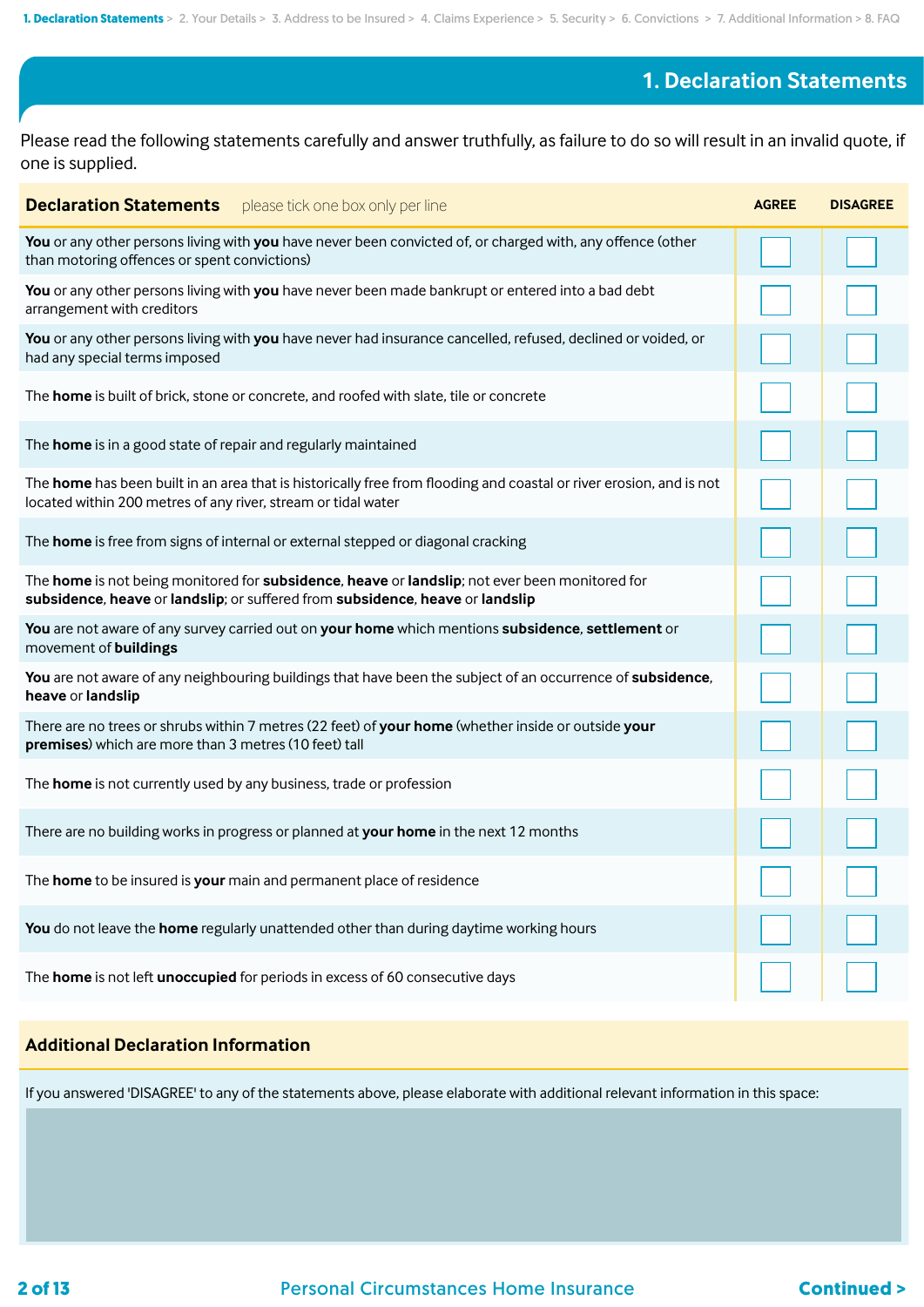### **2. Your Details**

We require a contact telephone number as we may have questions about **your** application or require further information to complete **your** quote. Please include any part-time work, full time education or unemployment when filling in **your** Occupation.

#### **Details of Proposer**

| Title                |                      |
|----------------------|----------------------|
| Forenames            |                      |
| Surname              |                      |
| Date of Birth        |                      |
| Occupation           |                      |
| Telephone Number     | Evening:<br>Daytime: |
| Mobile Number        |                      |
| <b>Email Address</b> |                      |

#### **Details of Joint Proposer** (if applicable)

| Title                |                      |
|----------------------|----------------------|
| Forenames            |                      |
| Surname              |                      |
| Date of Birth        |                      |
| Occupation           |                      |
| Telephone Number     | Evening:<br>Daytime: |
| Mobile Number        |                      |
| <b>Email Address</b> |                      |

# **Correspondence Address** (if different to the address to be insured) House Name/Number Street Name Town County Postcode Country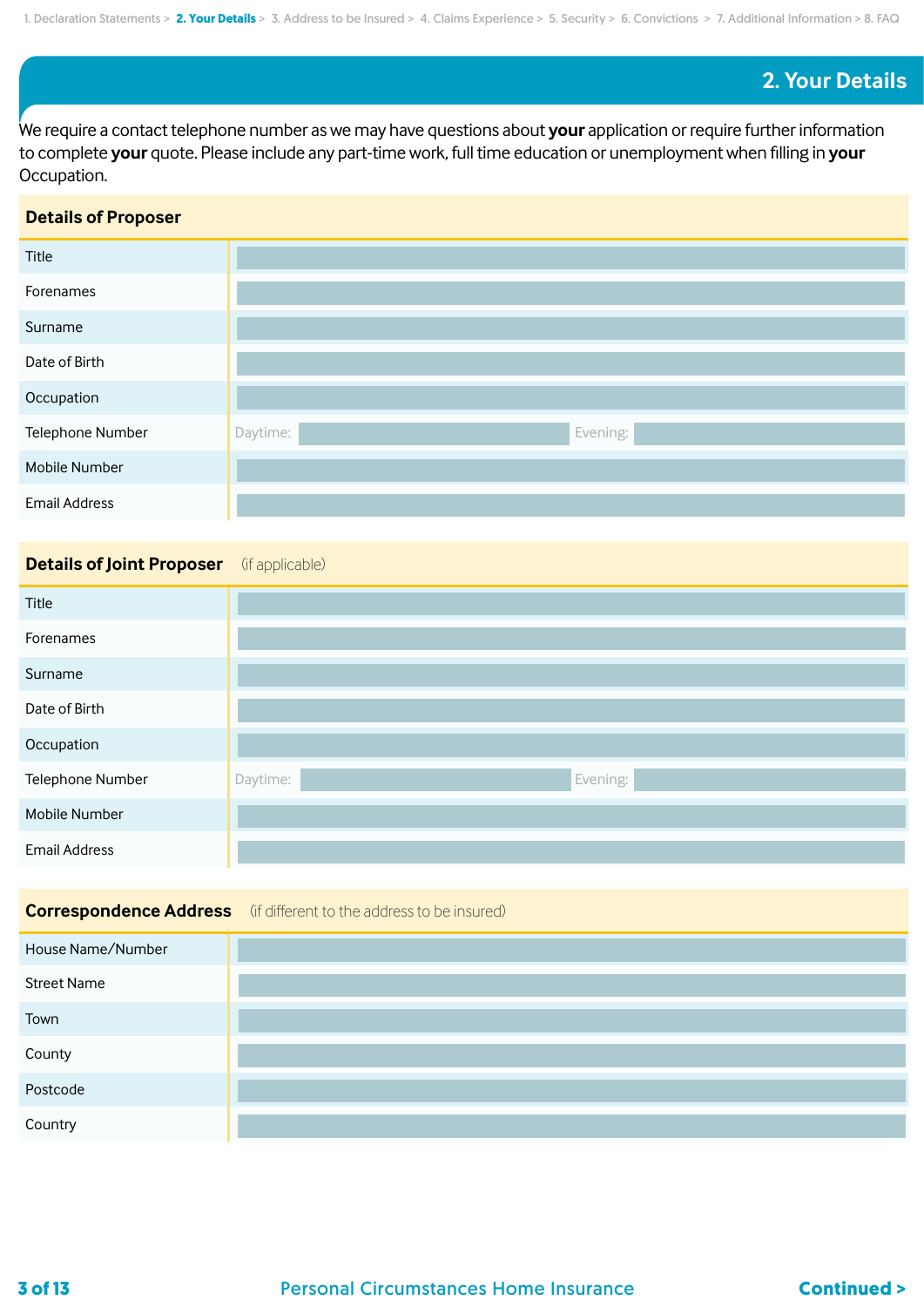## **3. Address to be Insured**

#### **Address To Be Insured**

| House Name/Number  |  |
|--------------------|--|
| <b>Street Name</b> |  |
| Town               |  |
| County             |  |
| Postcode           |  |

## **Property Type** please tick the property type of the property you wish to insure

| <b>Barn Conversion</b>                  | Flat - Other          |
|-----------------------------------------|-----------------------|
| <b>Block of Flats - Converted House</b> | House - Detached      |
| Block of Flats - Purpose Built          | House - Semi Detached |
| Bungalow - Detached                     | House - Terraced      |
| Bungalow - Semi Detached                | Maisonette            |
| Bungalow - Terraced                     | Park/Static Home      |
| Flat - Basement                         | Townhouse             |
| Flat - Ground Floor                     | Other:                |

### **Property Details**

| <b>Wall Construction Material</b>                               |                                                                       |           |             |                  |      |
|-----------------------------------------------------------------|-----------------------------------------------------------------------|-----------|-------------|------------------|------|
| <b>Roof Construction Material</b>                               |                                                                       |           |             |                  |      |
| Number of bedrooms                                              |                                                                       |           |             |                  |      |
| Approximate year of build                                       |                                                                       |           |             |                  |      |
|                                                                 | Is the property Grade Listed (if 'YES', please specify grading type)? | <b>NO</b> | YES:        | Grading<br>Type: |      |
| Does the property have a flat roof (if 'YES', what percentage)? |                                                                       | <b>NO</b> | <b>YES:</b> |                  | $\%$ |
| Does the property have a felt roof (if 'YES', what percentage)? |                                                                       | <b>NO</b> | <b>YES:</b> |                  | $\%$ |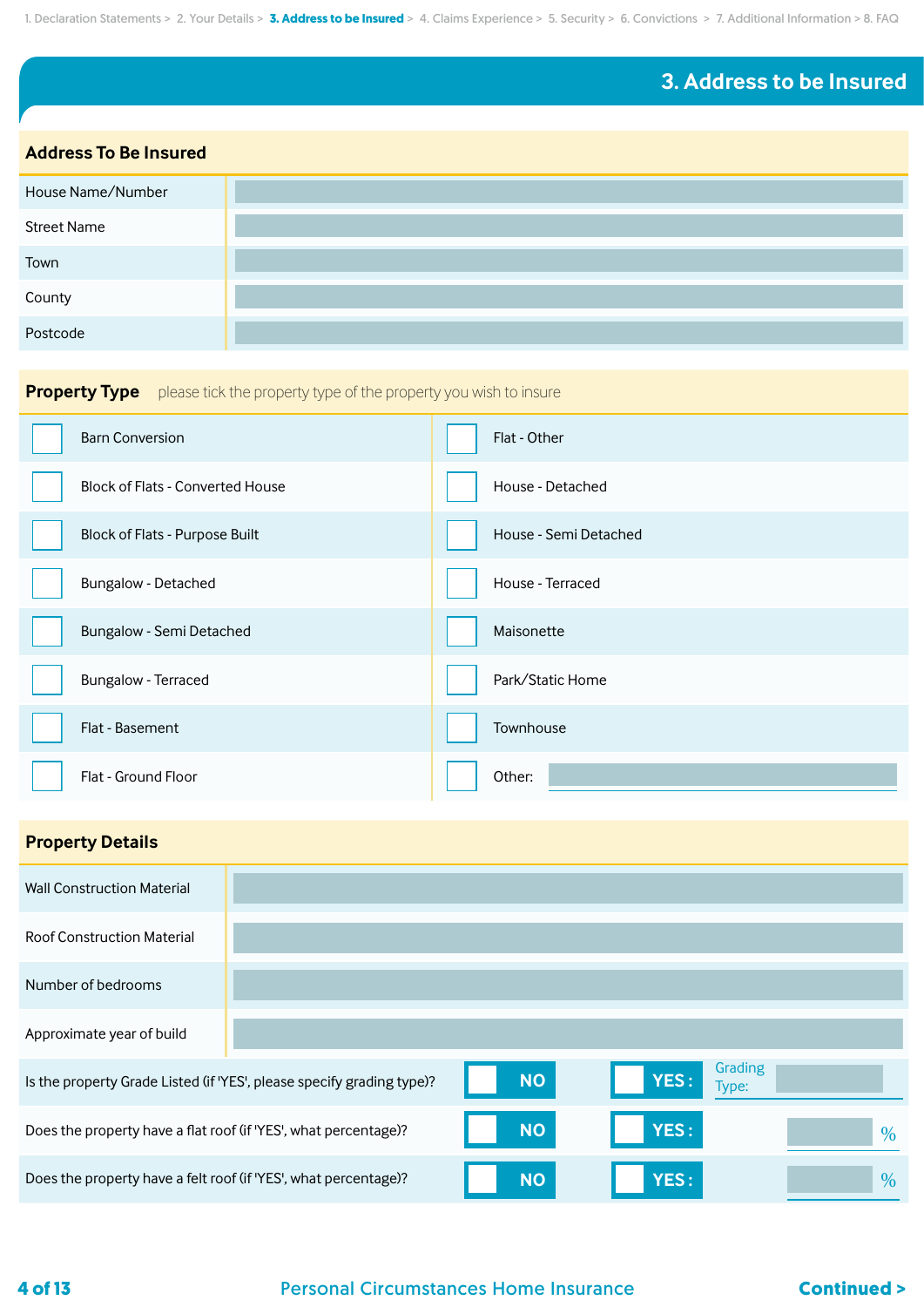| <b>Buildings</b> please tick one box only per line                |           |                       |
|-------------------------------------------------------------------|-----------|-----------------------|
| Do you require buildings cover?                                   | NO I      | <b>Example 19 YES</b> |
| Do you require accidental damage cover for an additional premium? | <b>NO</b> | <b>YES</b>            |

#### **IMPORTANT INFORMATION**

**You** must take reasonable steps to ensure that **your sums insured** are adequate at all times otherwise **we** will only pay a proportion of **your** claim, as detailed below.

| $\sqrt{\phantom{a}}$ Buildings includes:                                                                                                                                                                                                                                                                                                                                      |  |                                                                                                                                                                                                 |  |
|-------------------------------------------------------------------------------------------------------------------------------------------------------------------------------------------------------------------------------------------------------------------------------------------------------------------------------------------------------------------------------|--|-------------------------------------------------------------------------------------------------------------------------------------------------------------------------------------------------|--|
| the <b>home</b> and its decorations ( <b>home</b> is defined as: the private dwelling, the garages<br>and outbuildings at the premises that you wish to insure)<br>fixtures, fittings and fitted appliances attached to the home<br>underground services, sewers, pipes, cables and drains which connect to the public<br>mains<br>swimming pools & hot tubs<br>tennis courts |  | walls, gates and fences<br>fixed fuel tanks<br>septic tanks<br>lamp posts<br>wind turbines & solar panels<br>stairlifts<br>ornamental fountains and ponds<br>drives, paths, patios and terraces |  |

**Buildings sum insured** is the estimated cost of rebuilding if **your buildings** were destroyed (this is not the same as the market value). It must be adequate to include **rebuilding expenses**.

If, at the time of any loss or damage, the **buildings sum insured** is not enough to reconstruct **your buildings we** will proportionally reduce the amount of any claim payment made by the percentage of under payment of premium which has arisen as a result of the shortfall in the **sum insured**.

For example, if the premium **you** have paid for **your buildings** insurance is equal to 75% of what **your** premium would have been if **your buildings sum insured** was enough to reconstruct **your buildings**, then **we** will pay up to 75% of any claim made by **you**.

| <b>Buildings Sum Insured</b>                                      |           |            |
|-------------------------------------------------------------------|-----------|------------|
|                                                                   |           |            |
| please tick one box only per line<br><b>Contents</b>              |           |            |
| Do you require general contents cover?                            | <b>NO</b> | <b>YES</b> |
| Do you require accidental damage cover for an additional premium? | <b>NO</b> | <b>YES</b> |

#### **IMPORTANT INFORMATION**

**You** must take reasonable steps to ensure that **your sums insured** are adequate at all times otherwise **we** will only pay a proportion of **your** claim, as detailed below.

| √ General Contents includes:                                                                                                                                                                                                                                                                                                                                                                                                                                                                                                                                                                                                                                                                                                                                                                                                                                                                                                                                                                                                                        | <b>X</b> General Contents does not include:                                                                                                                                                                                                                                                                                                                                                                                           |
|-----------------------------------------------------------------------------------------------------------------------------------------------------------------------------------------------------------------------------------------------------------------------------------------------------------------------------------------------------------------------------------------------------------------------------------------------------------------------------------------------------------------------------------------------------------------------------------------------------------------------------------------------------------------------------------------------------------------------------------------------------------------------------------------------------------------------------------------------------------------------------------------------------------------------------------------------------------------------------------------------------------------------------------------------------|---------------------------------------------------------------------------------------------------------------------------------------------------------------------------------------------------------------------------------------------------------------------------------------------------------------------------------------------------------------------------------------------------------------------------------------|
| tenants/leaseholders fixtures and fittings<br>carpets<br>radio and television aerials, satellite dishes, their fittings and masts which are attached to the home<br>property out in the open but within the <b>premises</b> up to £1,000 in total claim (other than radio and television<br>aerials, satellite dishes, their fittings and masts which are attched to the <b>home</b> )<br><b>money</b> up to £750 in total per claim<br>credit cards up to £500 in total per claim<br>deeds and registered bonds and other personal documents up to £2,500 in total per claim<br>stamps or coins forming part of a collection up to £2,500 in total per claim<br>valuables up to 33.3% of the contents sum insured in total per claim and up to 10% of the contents sum<br>insured for any single item of valuables other than pictures and works of art which are covered up to the<br>contents sum insured with no single item limit<br>pedal cycles up to £500 per claim<br>contents in garages and outbuildings up to £5,000 in total per claim | motor vehicles (other than domestic<br>gardening equipment, motorised<br>mobility scooters, electric wheelchairs or<br>powerchairs), caravans, trailers or watercraft<br>or their accessories other than those<br>defined as <b>watercraft</b><br>any living creature<br>any part of the <b>buildings</b><br>any property held or used for business<br>purposes<br>any property insured under any other<br>insurance<br>land or water |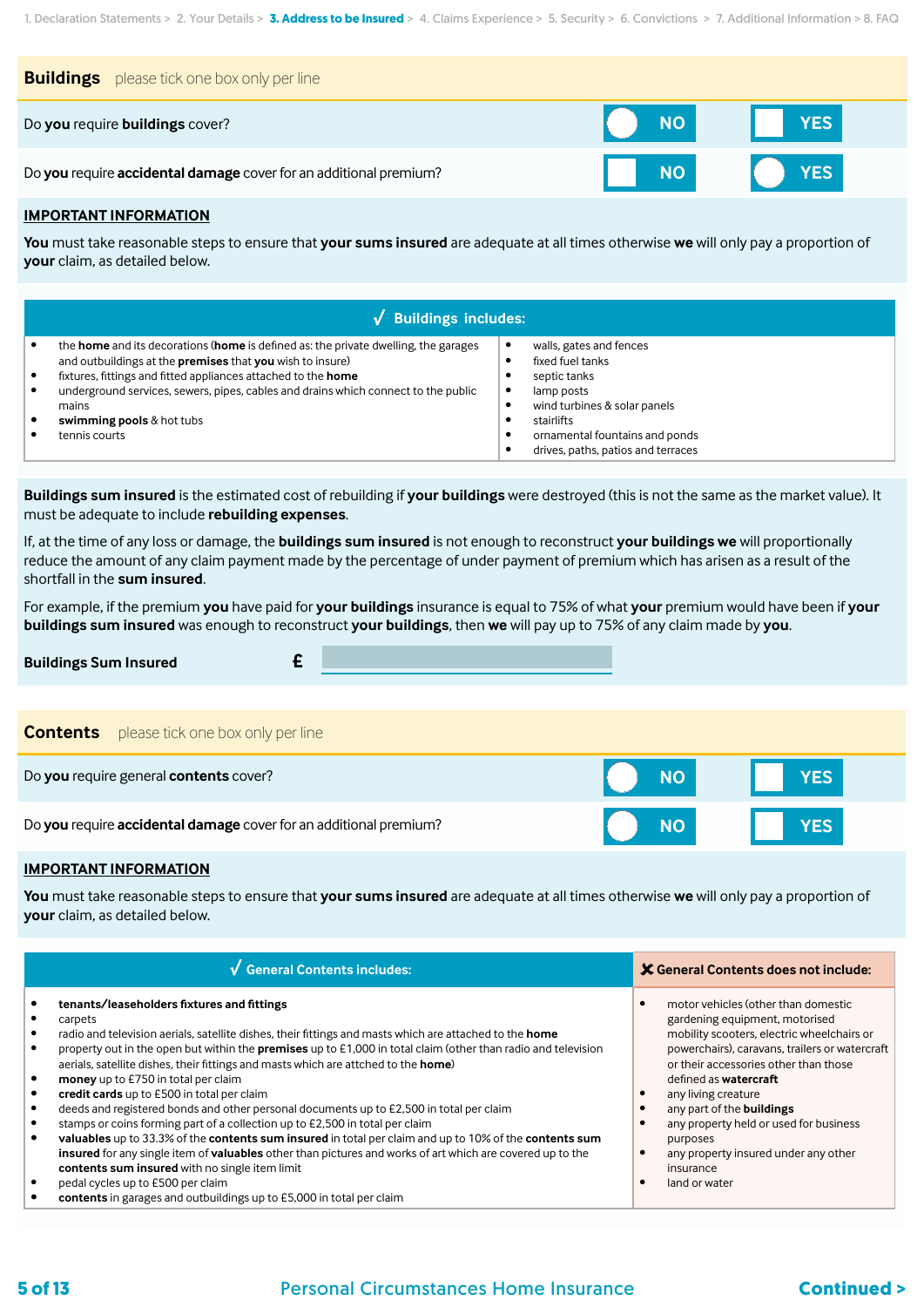If, at the time of any loss or damage, the **contents sum insured** is not enough to replace the entire **contents** of **your home** as new, **we** will proportionally reduce the amount of any claim payment made by the percentage of under payment of premium which has arisen as a result of the shortfall in the **sum insured**.

For example, if the premium **you** have paid for **your contents** insurance is equal to 75% of what **your** premium would have been if **your contents sum insured** was enough to replace the entire contents of **your home** as new, then **we** will pay up to 75% of any claim made by **you**.

**General Contents Sum Insured £**

#### **Valuables & Personal Possessions**

Do you require **Valuables & Personal Possessions** cover**?** If 'NO', please skip to next section.



Please enter the TOTAL **sum insured** for each of the categories of **Valuables and Personal Possessions** below:

| The following are covered within the UK, Europe and elsewhere in the world for up to 60 days: |   |  |  |  |
|-----------------------------------------------------------------------------------------------|---|--|--|--|
| Jewellery                                                                                     | £ |  |  |  |
| <b>Furs</b>                                                                                   | £ |  |  |  |
| <b>Personal Possessions</b>                                                                   | £ |  |  |  |
| Guns                                                                                          | £ |  |  |  |
| The following are covered in the private dwelling situated in the stated premises only:       |   |  |  |  |
|                                                                                               |   |  |  |  |
| Gold, Silver, Gold and Silver Plates articles                                                 | £ |  |  |  |
| Pictures and Works of Art                                                                     | £ |  |  |  |
| The following is covered whilst stored at a bank's safety deposit facility only:              |   |  |  |  |

#### **Domestic Freezer Cover**

Domestic Freezer Cover extends to cover the cost of replacing **your** food in **your** fridge or freezer if it is spoiled due to a change in temperature or contaminated by refrigeration fumes. Terms, Conditions & Exclusions apply, please check the Policy Wording for further information.

Please be advised that £1,000 cover is applied to this section for FREE. A higher amount can be entered if required but this will be subject to an additional charge and underwriting terms.

| Do you require Domestic Freezer Cover? If 'NO', please skip to next section. | <b>YES</b> |  |  |
|------------------------------------------------------------------------------|------------|--|--|
| <b>Sum Insured Required</b>                                                  |            |  |  |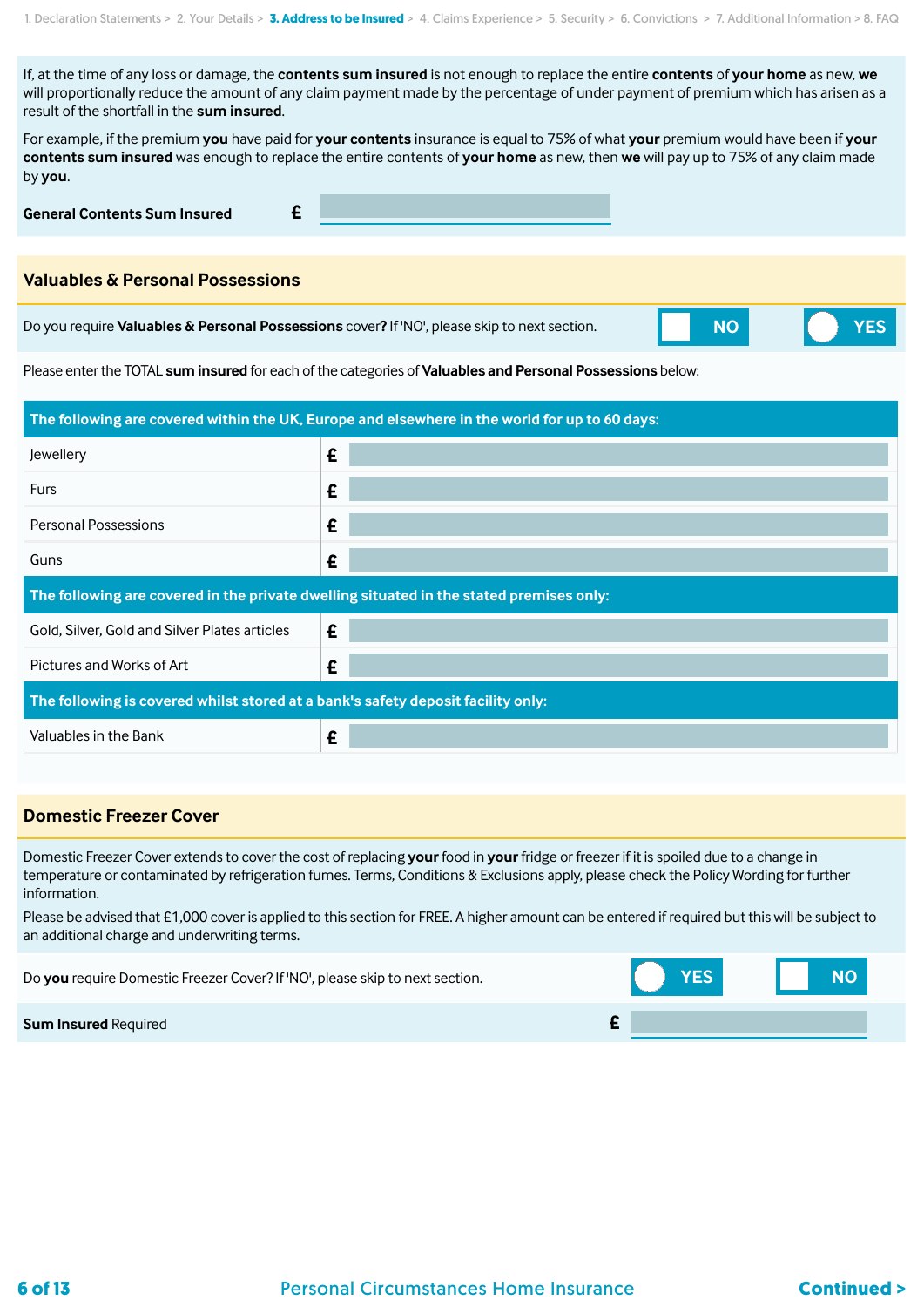#### **Pedal Cycle Cover** away from home

Pedal Cycle Cover extends to cover the cost of repairing or replacing **your** pedal cycles following theft or attempted theft and **accidental damage**, occuring anywhere in the **United Kingdom** up to 60 days Worldwide. Terms, Conditions & Exclusions apply, please check the Policy Wording for further information.

Please be advised that £500 cover is applied to this section for FREE. A higher amount can be entered if required but this will be subject to an additional charge and underwriting terms.

Do **you** require Pedal Cycles (away from home) Cover? If 'NO', please skip to next section. **YES NO**

#### **Sum Insured** Required **£**

#### **Money and Credit Cards**

**Money** and **Credit Card** Cover extends to cover theft or accidental loss of **money** and any amounts **you** become legally liable to pay as a result of unauthorised use following loss or theft of **your credit cards**. Terms, Conditions & Exclusions apply, please check the Policy Wording for further information.

Please be advised that £500 **money** cover and £500 **credit card** cover is applied to this section for FREE. Higher amounts can be entered if required but this will be subject to an additional charge and underwriting terms.

| Do you require Money and Credit Card Cover? If 'NO', please skip to next section. | <b>YES</b> | NO. |
|-----------------------------------------------------------------------------------|------------|-----|
| <b>Money Sum Insured Required</b>                                                 |            |     |
| <b>Credit Cards Sum Insured Required</b>                                          |            |     |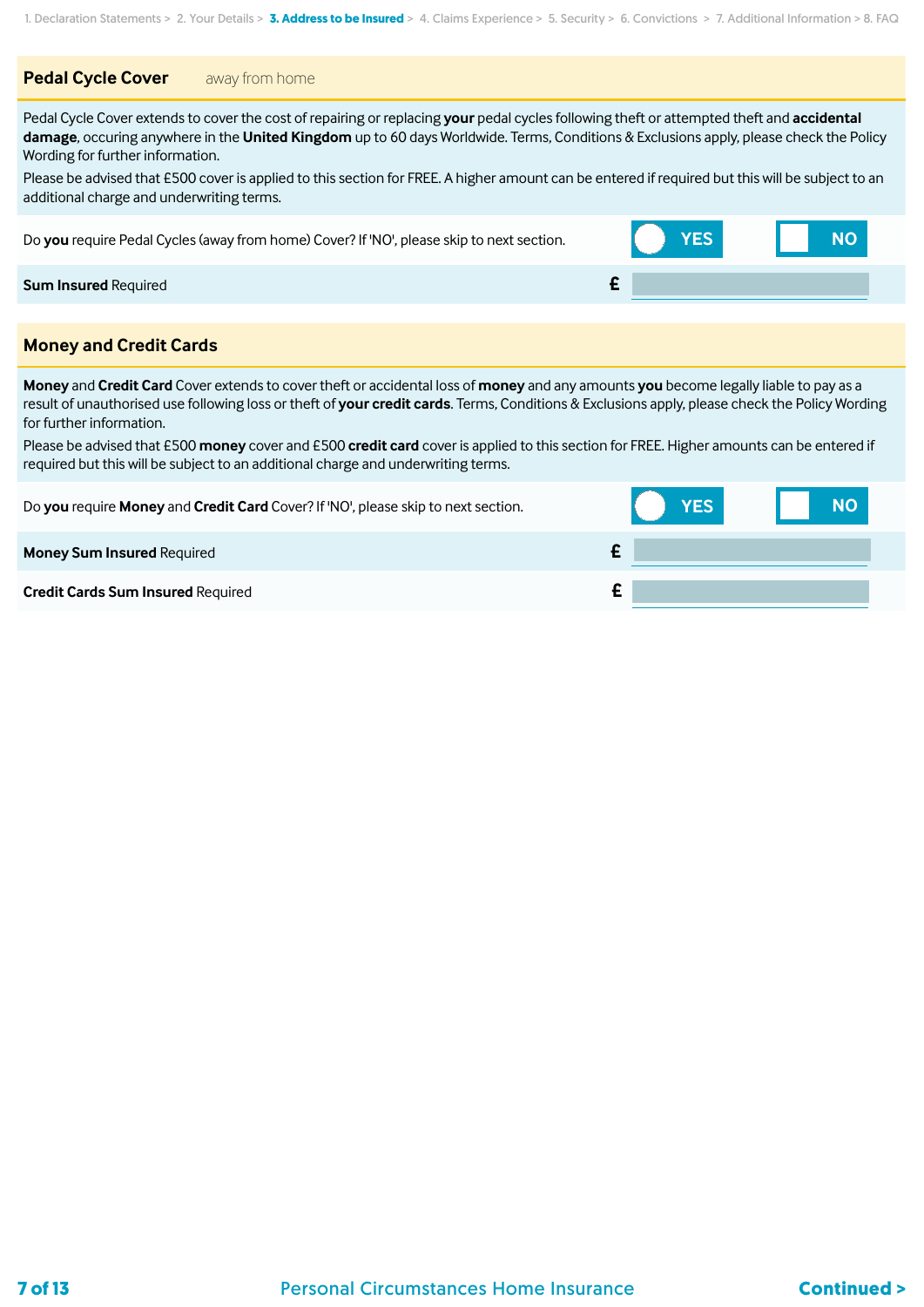## **4. Claims Experience**

| <b>Claims History</b> please tick one only                                                                                                                                                                                          | YES | <b>NO</b> |
|-------------------------------------------------------------------------------------------------------------------------------------------------------------------------------------------------------------------------------------|-----|-----------|
| Has the proposer or any member of the family or any person normally residing at the premises sustained any<br>loss or damage during the last 5 years which would have been covered under this insurance, whether claimed<br>or not? |     |           |

If 'YES', please give details including a brief description, location of the loss (at a previous address or away from the **home**), amount and status of the claim(s) (settled, declined, outstanding or not claimed for) in the table below:

| <b>Date of Loss</b> | <b>Brief Description of Loss/Damage</b> | Location | Amount | <b>Status</b> |
|---------------------|-----------------------------------------|----------|--------|---------------|
|                     |                                         |          |        |               |
|                     |                                         |          |        |               |
|                     |                                         |          |        |               |
|                     |                                         |          |        |               |
|                     |                                         |          |        |               |
|                     |                                         |          |        |               |
|                     |                                         |          |        |               |
|                     |                                         |          |        |               |
|                     |                                         |          |        |               |
|                     |                                         |          |        |               |
|                     |                                         |          |        |               |
|                     |                                         |          |        |               |
|                     |                                         |          |        |               |
|                     |                                         |          |        |               |
|                     |                                         |          |        |               |
|                     |                                         |          |        |               |
|                     |                                         |          |        |               |
|                     |                                         |          |        |               |
|                     |                                         |          |        |               |
|                     |                                         |          |        |               |
|                     |                                         |          |        |               |
|                     |                                         |          |        |               |
|                     |                                         |          |        |               |
|                     |                                         |          |        |               |
|                     |                                         |          |        |               |
|                     |                                         |          |        |               |
|                     |                                         |          |        |               |
|                     |                                         |          |        |               |

**8 of 13** Personal Circumstances Home Insurance **Continued >**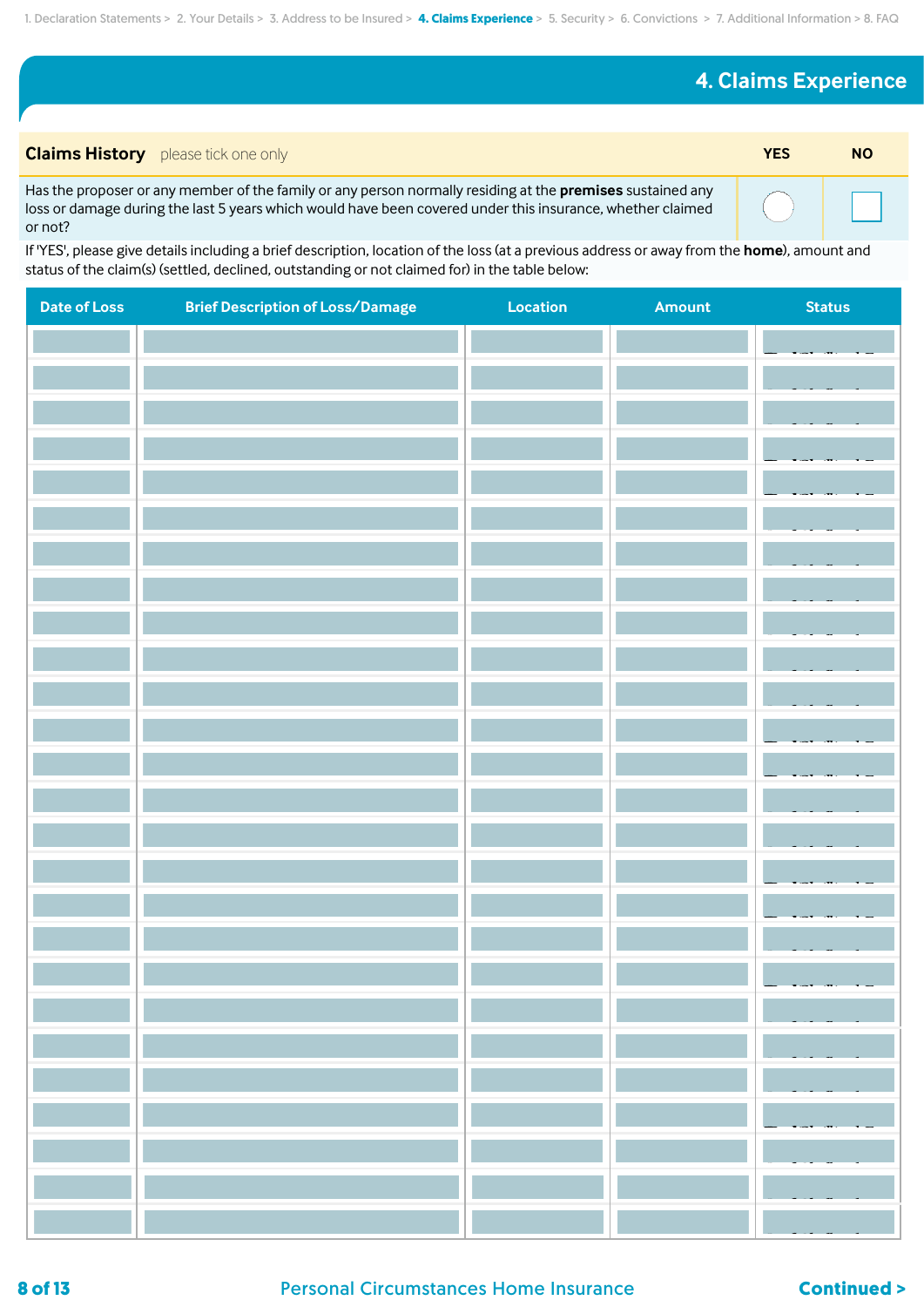## **5. Security**

| <b>Security Details</b> please answer each question                                                                                                                                                                                                                                           | <b>YES</b> | <b>NO</b> |
|-----------------------------------------------------------------------------------------------------------------------------------------------------------------------------------------------------------------------------------------------------------------------------------------------|------------|-----------|
| Are the final exit doors secured by:<br>a) mortice deadlock with at least 5 levers;<br>b) a rim deadlock conforming to British Standard 3621 or;<br>c) If the door(s) are UPVC or double glazed, a multi-point locking system with either:<br>a lever or built-in deadlocking cylinder?       |            |           |
| Are all other external doors secured by:<br>a) mortice deadlock or a deadlock conforming to British Standard 3621 or;<br>b) a multi-point locking system with either a lever or built-in deadlocking cyclinder or;<br>c) key-operated security bolts fitted internally to the top and bottom? |            |           |
| Are all opening sections of the:<br>basement<br>ground floor and easily accessible windows<br>$\bullet$<br>fanlights and skylights<br>٠<br>to the buildings secured by key-operated window locks?                                                                                             |            |           |
| If you answered 'NO' to any of the questions above, please add additional notes here:                                                                                                                                                                                                         |            |           |
|                                                                                                                                                                                                                                                                                               |            |           |

| <b>Burglar Alarm</b> please answer each question                                          | <b>YES</b> | <b>NO</b>  |           |  |  |
|-------------------------------------------------------------------------------------------|------------|------------|-----------|--|--|
| Is the home fitted with a burglar alarm? If 'NO', skip to following section titled 'Safe' |            |            |           |  |  |
| Who installed the alarm?                                                                  |            |            |           |  |  |
| Is the alarm maintained under a contract with the installing company?                     |            |            |           |  |  |
| If 'YES', how often is it maintained?                                                     |            |            |           |  |  |
| What type of signalling does the alarm use?                                               |            |            |           |  |  |
|                                                                                           |            |            |           |  |  |
| <b>Safe</b> please answer each question                                                   |            | <b>YES</b> | <b>NO</b> |  |  |
| Is the home fitted with a safe? If 'NO', skip to following section titled 'Convictions'   |            |            |           |  |  |
| What type of safe is fitted in the <b>home</b> ?                                          |            |            |           |  |  |
| What is the make of the safe?                                                             |            |            |           |  |  |
| What is the model of the safe?                                                            |            |            |           |  |  |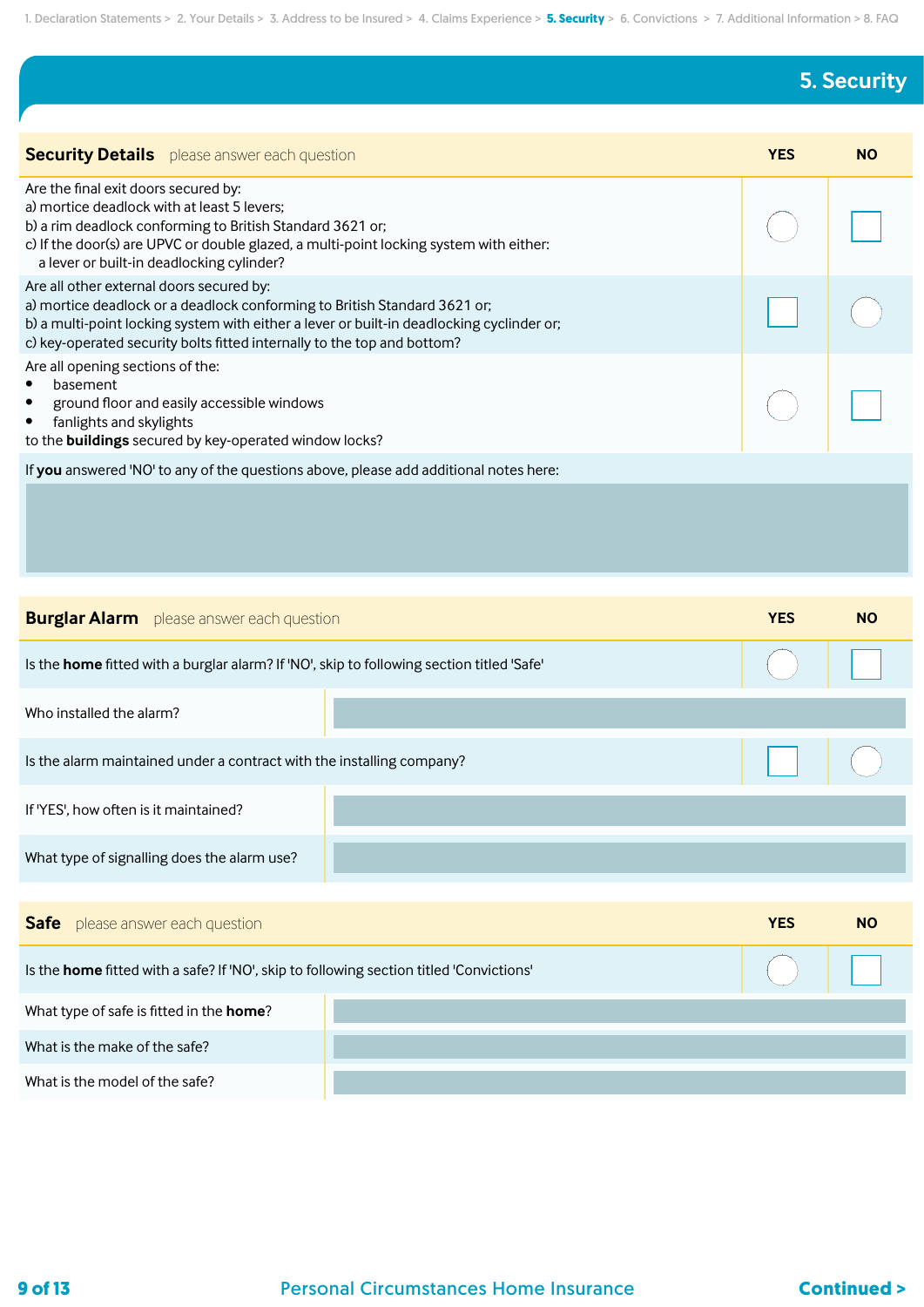## **6. Convictions**

| <b>Conviction Details</b>                                                   | YES | <b>NO</b> |
|-----------------------------------------------------------------------------|-----|-----------|
| Do you or any other occupants of the insured property have any convictions? |     |           |

If 'YES', please provide details below:

| <b>Name</b> | Date of<br><b>Sentence</b> | <b>Conviction Type</b> | <b>Sentence</b> | <b>Relationship to Proposer</b> |
|-------------|----------------------------|------------------------|-----------------|---------------------------------|
|             |                            |                        |                 |                                 |
|             |                            |                        |                 |                                 |
|             |                            |                        |                 |                                 |
|             |                            |                        |                 |                                 |
|             |                            |                        |                 |                                 |
|             |                            |                        |                 |                                 |
|             |                            |                        |                 |                                 |
|             |                            |                        |                 |                                 |
|             |                            |                        |                 |                                 |
|             |                            |                        |                 |                                 |
|             |                            |                        |                 |                                 |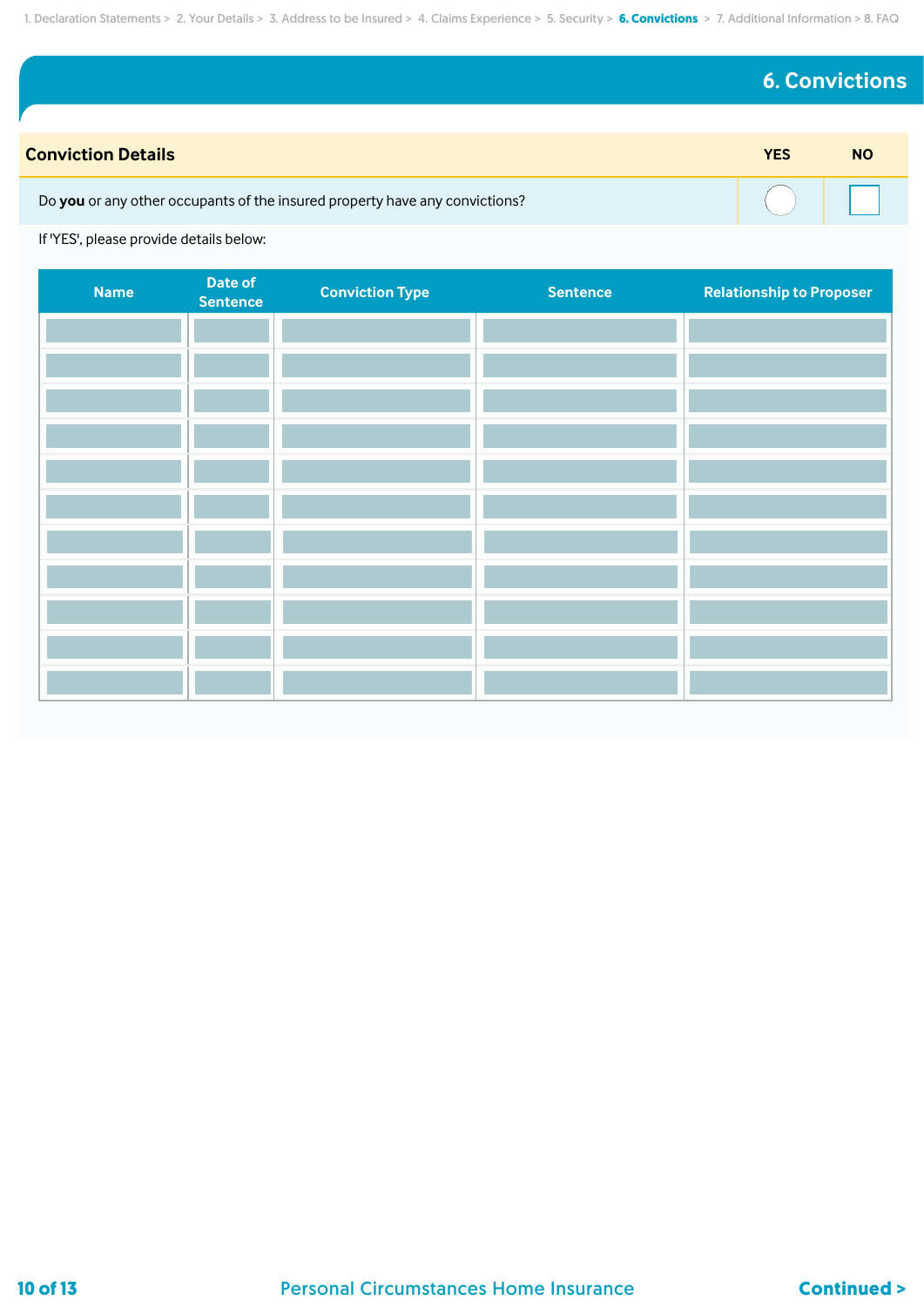|                               |                                                                                         | 7. Additional Information |           |
|-------------------------------|-----------------------------------------------------------------------------------------|---------------------------|-----------|
|                               |                                                                                         |                           |           |
| <b>Additional Information</b> |                                                                                         |                           |           |
| Number of years claim-free    |                                                                                         |                           |           |
|                               | Do/will you have a UK bank account for the collection of premium and payment of claims? | <b>YES</b>                | <b>NO</b> |
|                               |                                                                                         |                           |           |
| <b>Previous Insurance</b>     | please provide the name(s) of your current/previous insurers                            |                           |           |
| <b>Buildings</b>              |                                                                                         |                           |           |
| <b>Contents</b>               |                                                                                         |                           |           |
|                               |                                                                                         |                           |           |

**Supporting Information** please use this space to add any supporting information that you feel is relevant to your application

#### **Declaration**

**To the best of my knowledge and belief the information provided in connection with this proposal, whether in my own hand or not, is true.**

**I understand that non-disclosure and/or misrepresentation of any relevant fact may entitle Insurers to void the insurance. This proposal and the information provided in connection therewith contain statements upon which Insurers will rely in deciding to accept this insurance. Should a contract of insurance be concluded this proposal will form the basis of the insurance.**

|                                                                                     |   | Subject to acceptance by Insurers, when would you like the insurance to commence? Date: |       |  |  |  |  |
|-------------------------------------------------------------------------------------|---|-----------------------------------------------------------------------------------------|-------|--|--|--|--|
|                                                                                     |   | <b>Signature of Proposer(s)</b>                                                         |       |  |  |  |  |
| Signed:                                                                             |   |                                                                                         | Date: |  |  |  |  |
|                                                                                     | X |                                                                                         |       |  |  |  |  |
|                                                                                     |   |                                                                                         |       |  |  |  |  |
| Signed:                                                                             |   |                                                                                         | Date: |  |  |  |  |
|                                                                                     | X |                                                                                         |       |  |  |  |  |
| Plazes refer to the instructions on page 1 as to how to submit this form. Thank you |   |                                                                                         |       |  |  |  |  |

**Please refer to the instructions on page 1 as to how to submit this form. Thank you.**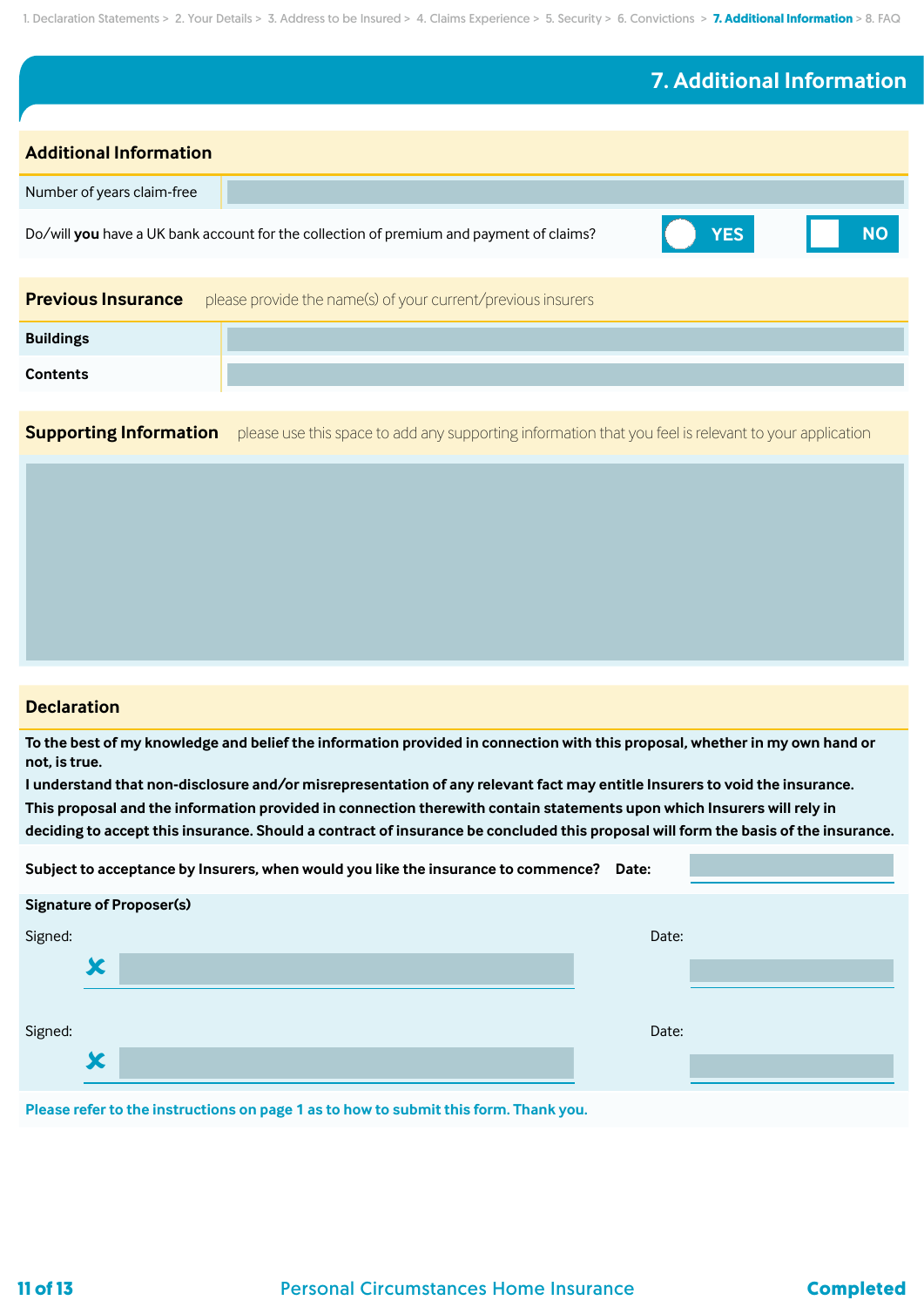### **8. FAQs & Definitions**

Throughout this Questionnaire, words that hold a special/particular meaning have been bolded. Definitions of these words can be found below. If you are having trouble understanding any definitions or require further clarification, please contact one of our specialists.

#### **Accidental Damage** Sudden and unintentional physical damage that occurs unexpectedly and not through wear and tear, breakdown or malfunction. **Buildings** • the **home** and its decorations • fixtures, fittings and fitted appliances attached to the **home** • underground services, sewers, pipes, cables and drains which connect to the public mains **• swimming pools** and hot tubs tennis courts • drives and paths fixed fuel tanks septic tanks • patios and terraces walls, gates and fences • wind turbines, solar panels and lamp posts • ornamental fountains • ponds **you** own or for which **you** are legally liable and within the **premises** named on **your schedule**. **stairlifts Credit Cards** Credit cards, charge cards, debit cards, bankers cards and cash dispenser cards which belong to **you**. **Contents** Household goods and personal property within the **home** which are **your** property or or for which **you** are legally liable for. **Contents** does include: **• tenant's/leaseholder's fixtures and fittings** • carpets • radio and television aerials, satellite dishes, their fittings and masts which are attached to the **home** • property out in the open but within the **premises**  up to £1,000 in total claim (other than radio and television aerials, satellite dishes, their fittings and masts which are attched to the **home**) **• money** up to £750 in total per claim **• credit cards** up to £500 in total per claim • deeds and registered bonds and other personal documents up to £2,500 in total per claim • stamps or coins forming part of a collection up to £2,500 in total per claim **• valuables** up to 33.3% of the **contents sum insured** in total per claim and up to 10% of the **contents sum insured** for any single item of **valuables** other than pictures and works of art which are covered up to the **contents sum insured** with no single item limit • pedal cycles up to £500 per claim **• contents** in garages and outbuildings up to £5,000 in total per claim **Contents** do not include: motor vehicles (other than domestic gardening equipment, motorised mobility scooters, electric wheelchairs or powerchairs), caravans, trailers or watercraft or their accessories other than those defined as **watercraft** any living creature • any part of the **buildings** • any property held or used for business purposes other than **your home business contents** any property insured under any other insurance land or water **Domestic employee(s)** Any person employed by **you** under a contract of service which is solely for private domestic duties excluding any employee involved in demolition, alterations, extensions or renovations to any part of the **home**. **Endorsement(s)** A change in the terms and conditions of this insurance that can extend or restrict cover. **Excess** The amount shown on **your schedule** or **endorsement(s)** which **you** will be responsible for paying in the event of each and every claim. **Heave** Upward movement of the ground beneath the foundations of the **buildings** as a result of the soil expanding. **Home** The private dwelling, the garages and outbuildings at the **premises** shown on **your schedule**. **Landslip Landslip Landslip Landslip Landslip Downward** movement of sloping ground. **Money** • Current legal tender, cheques, postal and money orders • Postage stamps not forming part of a stamp collection Savings stamps, share certificates and savings certificates, travellers cheques • Premium bonds, luncheon vouchers, phone cards and gift vouchers • Electronic cash pre payment cards • Travel and seasonal travel tickets all held for private or domestic and charitable purposes for which **you** are legally responsible.

## **Words with Special Meanings**

### **12 of 13 Completed Completed Completed**